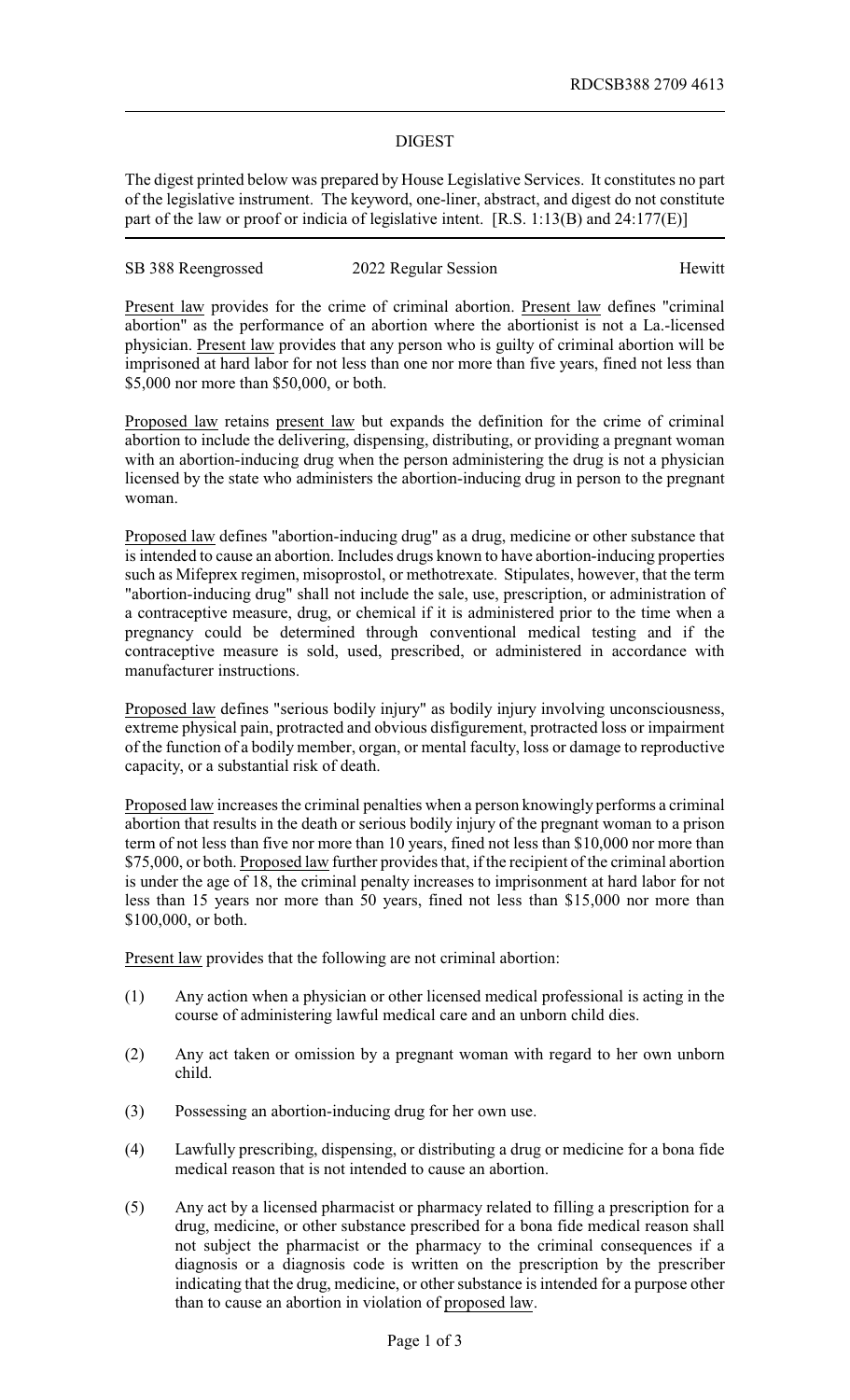Proposed law provides that Item (1) does not require the death of the unborn child and Item (2) requires that the act or omission be lawful.

Proposed law otherwise retains present law relative to criminal abortion.

Proposed law prohibits the sale or distribution of any abortion-inducing drug that may be sold, prescribed, dispensed, distributed, or delivered in Louisiana without a prescription of a duly licensed physician who is physically present with the pregnant woman when the drug is administered.

Proposed law further provides that an abortion-inducing drug cannot include contraceptive drugs or devices, Plan B or the morning-after pill, or other emergency contraception.

Proposed law prohibits the delivery of an abortion-inducing drug to a person in Louisiana by mail-order, courier, or as a result of a sale made via the internet.

Proposed law authorizes the La. Dept. of Health to promulgate rules to allow products that contain an abortion-inducing drug to be distributed for uses other than causing an abortion.

Proposed law requires healthcare providers who are licensed to prescribe medications or drugs that are subject to the provisions of proposed law to write a diagnosis or a diagnosis code on the prescription that clearly indicates that the prescription is not intended to cause an abortion in violation of proposed law

Proposed law provides that whoever sells or distributes an abortion-inducing drug without a prescription is subject to criminal penalties of not more than \$1,000 or imprisoned for not more than six months, or both, and each instance of a sale or distribution of an abortioninducing drug is considered a separate offense for purposes of the criminal penalties. Further provides that possessing an abortion-inducing drug for personal consumption shall not subject a pregnant women to criminal consequences.

Present law provides that unfair methods of competition and unfair or deceptive acts or practices in the conduct of any trade or commerce are unlawful. Proposed law retains present law and provides that the advertising, offering for sale, sale, or distribution of abortioninducing drugs without a prescription are unfair trade practices.

(Amends R.S. 14:32.9 and R.S. 51:1402(10); Adds R.S. 40:962.2)

Summary of Amendments Adopted by Senate

Committee Amendments Proposed by Senate Committee on Judiciary C to the original bill

- 1. Adds provision that "induced chemical abortion" means abortion caused by certain drugs dispensed or distributed by anyone other than a physician who is in the physical presence of the pregnant woman when the drug is administered.
- 2. Defines "induced chemical abortion" to also mean giving instructions via certain media regarding the self-administered inducement of a chemical abortion when a physician is not physically present.
- 3. Provides that certain proposed law penalties apply when the unlawful act results in serious bodily injury of the pregnant woman.
- 4. Adds provision that a lawful dispensing of a chemical abortion drug requires the physician to be in the physical presence of the pregnant woman when the drug is administered.

Senate Floor Amendments to engrossed bill

1. Changes definition of criminal abortion.